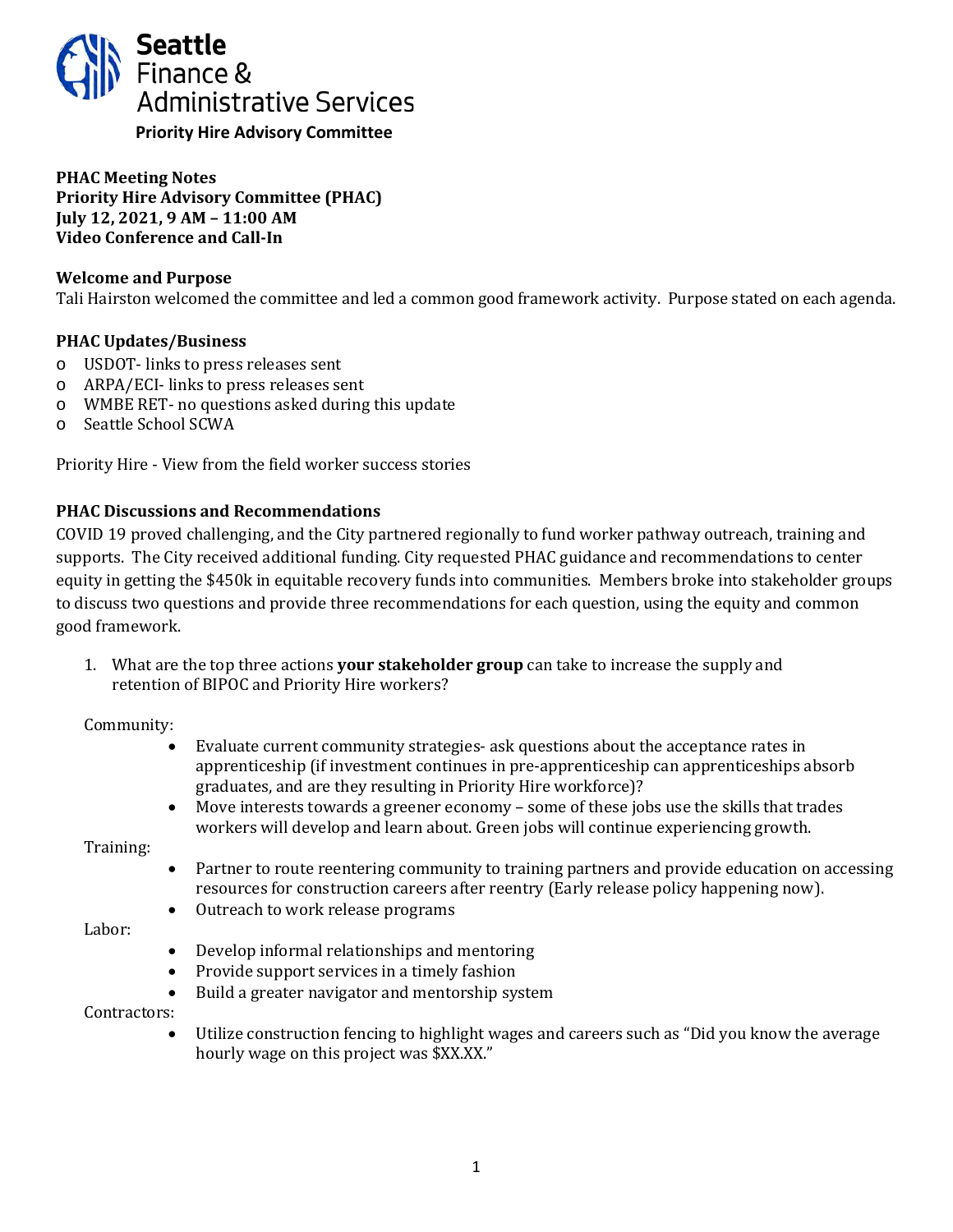

2. From your perspective, what are the top three actions you recommend **the City** take to increase the supply and retention of BIPOC and Priority Hire workers?

Community:

- Increase opportunities for direct community feedback and continuous improvement with funding strategies
- Promote green jobs that we could get community into.
- Provide space to have these community meetings (Libraries)

#### Training:

- More job and training navigator type roles (on-site pathway education and mentorship)
- Increase drivers licensing services

#### Labor:

- Provide support services in a timely fashion
- Build a greater navigator and mentorship system (Job and training type jobs)<br>• On site pathway education and mentorship, counseling)
- On site pathway education and mentorship, counseling)

# Contractors:

- Increase outreach in schools<br>• Increase technical skills for V
- Increase technical skills for WMDBE firms provide training/classes on how to competitively price, sustainable businesses, and administrative skills.

### **PHAC Member Attendees**

| Joe Carter      | United Black Christian Clergy | <b>Steve Petermann</b>    | <b>TRAC Construction</b>    |
|-----------------|-------------------------------|---------------------------|-----------------------------|
| Karen Dove      | ANEW                          | John Salinas II           | <b>Salinas Construction</b> |
| Andrea Ornelas  | Laborers Local 242            | Michael Woo               | Community Rep               |
| Melanie Parrett | <b>Hot Mix Pavers</b>         | Patrice Thomas            | <b>Technical Advisor</b>    |
| Abdi Hashi      | Community Rep                 | Not in attendance 7/14/21 |                             |
| Jerry Jordan    | <b>PACT</b>                   | lames Faison              | <b>NAMC</b>                 |
| Marilyn Kennedy | OPCMIA 528                    | Sonja Forster             | AGC                         |
| Chris McClain   | Ironworkers Local 86          | <b>Jamal Middlebrooks</b> | <b>PNW Regional Council</b> |
|                 |                               |                           | of Carpenters               |
| Michelle        | Urban League of Metropolitan  | Halene Sigmund            | <b>CITC</b>                 |
| Merriweather    | Seattle                       |                           |                             |
|                 |                               |                           |                             |

# **Consultation**

Tali Hairston Consultant/Facilitator

### **City Representatives**

| Anita Adams    | FAS | Jesse Gilliam | FAS |
|----------------|-----|---------------|-----|
| Liz Alzeer     | FAS | Anna Pavlik   | FAS |
| Jeanne Fulcher | FAS |               |     |

#### Guests